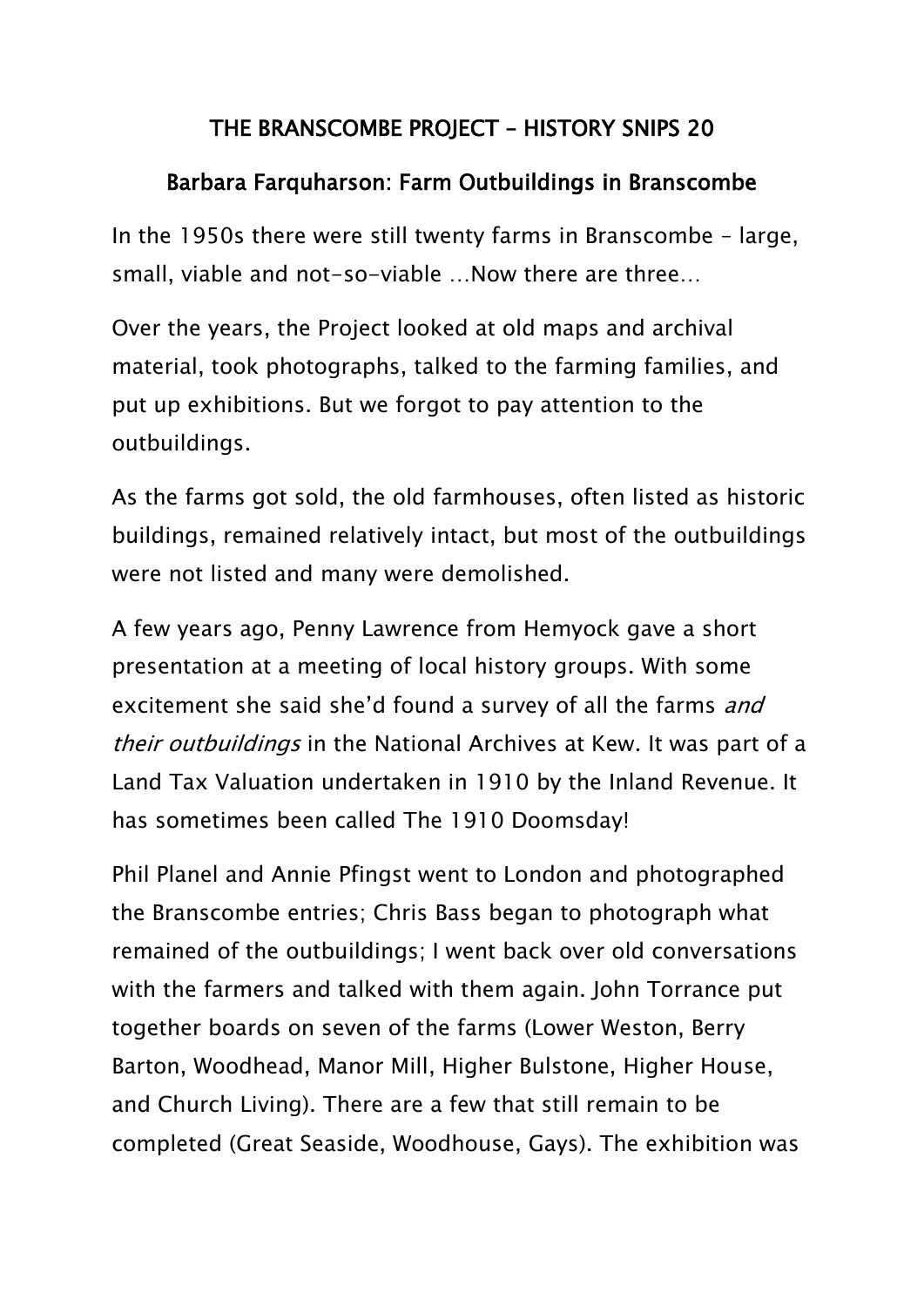supposed to go up in 2020, but Covid intervened. Now it will be on show on Saturday April 23rd.



Here's just a taste of things we were told by people with long memories. Mark White, looking at the plan of the Berry Barton outbuildings and remembered:

 $J$  – next to the road was the bull pen up to the 1960s when artificial

insemination came in  $\ldots$  G - the milking barn, three times six abreast in there  $\mathbb{R}$  D - the calf shed. Previous to that it was a farrowing house for pigs. We got rid of the pigs when we started the caravan site, about 1974  $\ldots$  P – used to be a cart linhay with both ends open so you could bring the cart in and drive it out the other way. It's just storage now  $\ldots$  R - that's where they used to keep the hay wagons. Now it's offices and shower room and toilets for the caravans.

Doreen Franks at Lower Weston walked round some of outbuildings:

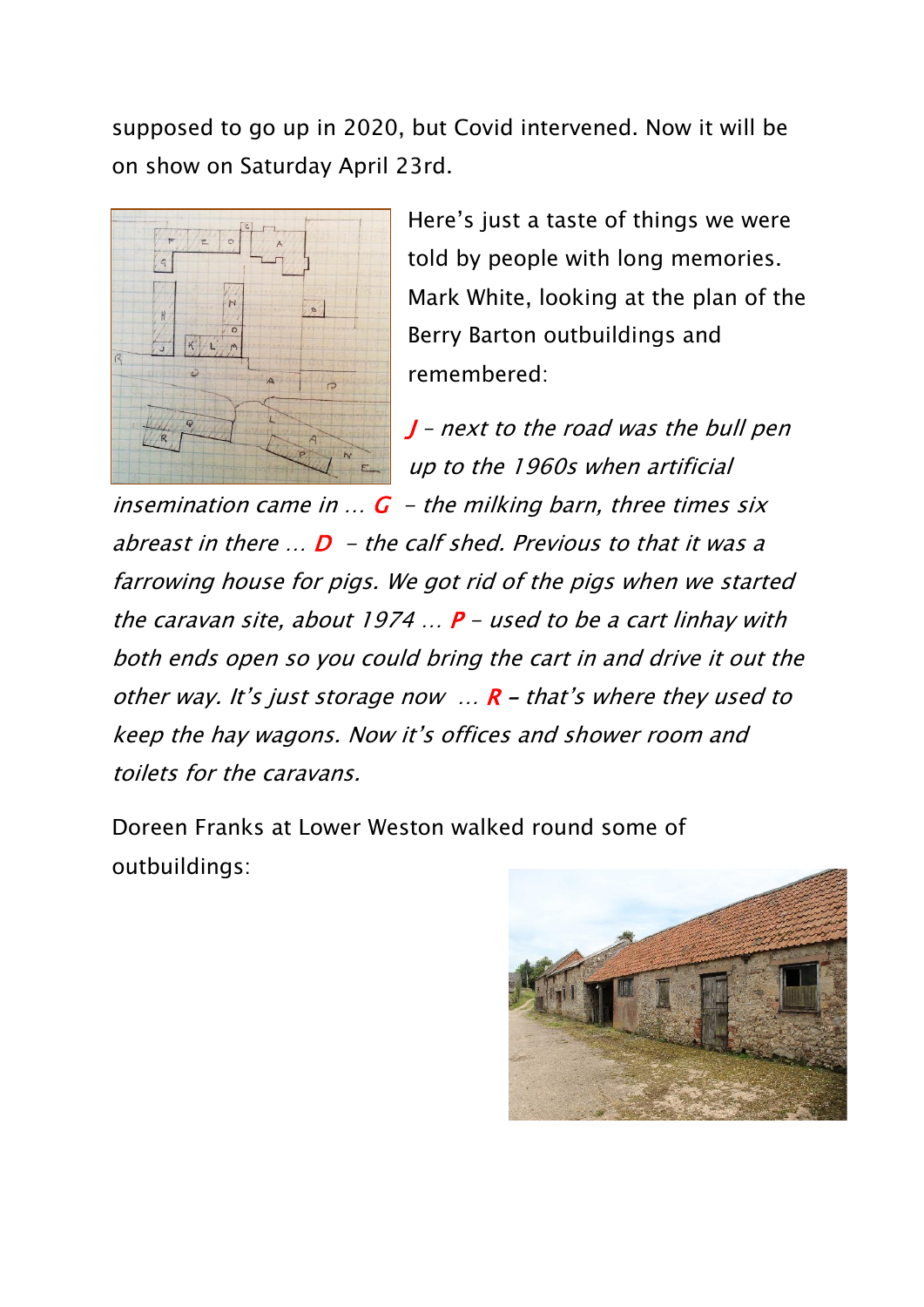

J – has been called a slaughterhouse all my life. Apparently my greatgrandfather was the village slaughterman and used to slaughter pigs and sheep and the like … The windlass

that the animals were strung up on is in the roof now!  $\ldots$  K – always a cowshed. Latterly we gutted it and used it for lambing with individual pens for ewes and their lambs ... **I** - was the hackney stable – two horses for private use or towing the cart if you were going shopping  $\ldots$  M – were where the cart-horses were stabled, five or six … Pre-tractors, back in the thirties… You can see white square tiles which were traditional flooring in the stables and you can see where the horses stood over the years and scraped the floor in boredom or just for something to do … L – was just an open linhay for cattle that were not in milk but needed some shelter …



Most of the outbuildings at Higher Bulstone have been

demolished. But Ralph, in his mind, could walk you round the buildings. In fact he drew his own plan which (as you'll see in the exhibition) ties in with the one from 1910: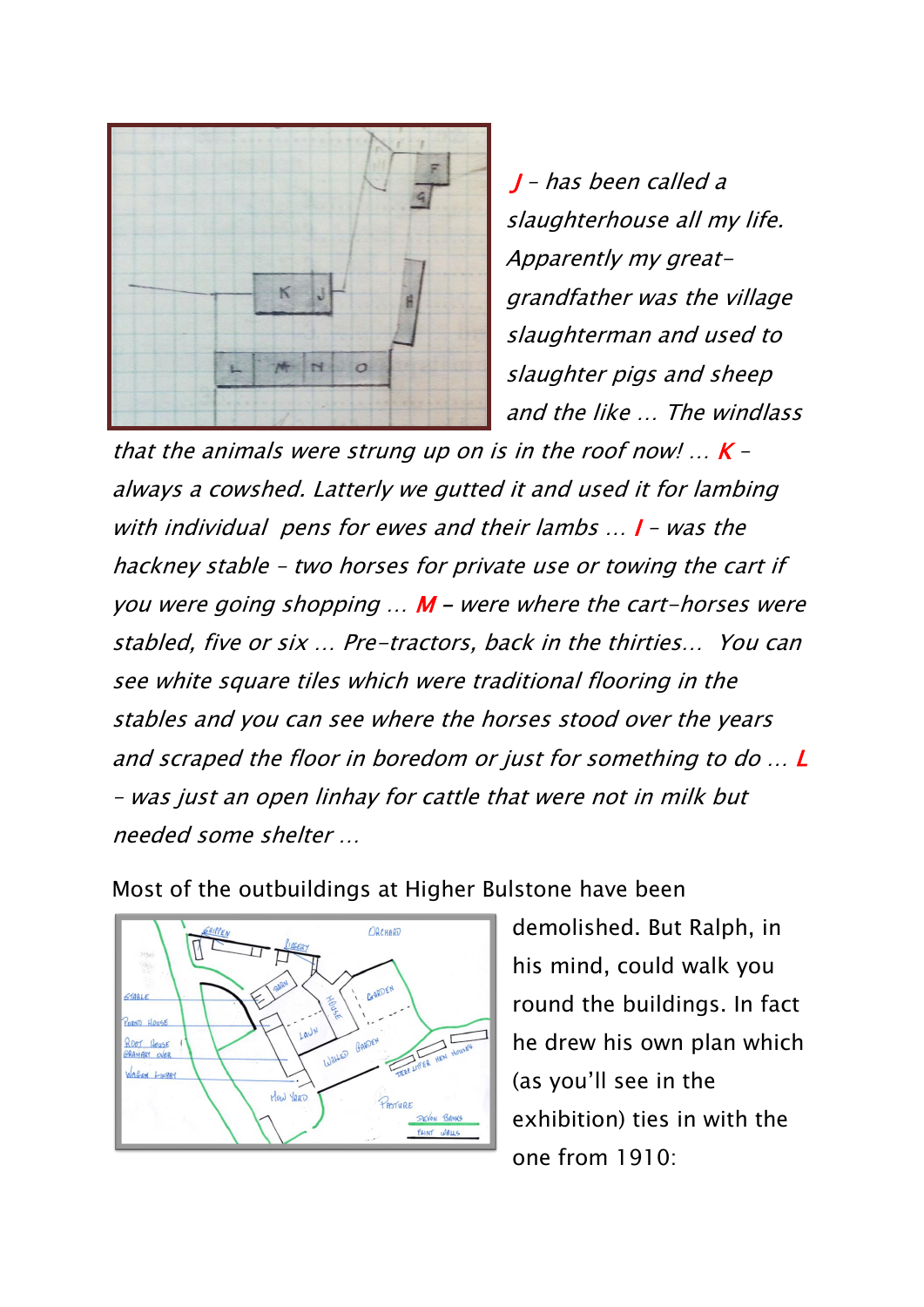The Pound House - the cider press was originally worked off a shaft from the engine in the corner; later, it was powered by a tractor  $\ldots$  The Barn - had the original threshing floor with big doorways back and front so carts could be driven in. Later, a threshing machine came to the fields from Parnells of Sidbury. There was a winnowing machine in the corner of the barn ... The Root House - was used as a dry store for potatoes, turnips and swedes. The floor above was used to store reed for ricking, and apples. Thatched stable  $-$  in the nineteen twenties there were three shire horses, Victory, Tom, and Darling, who had a foal, Prince. Prince and Smart were the last two working horses ... Mow Yard – the first tractor, a second-hand green Standard Fordson, acquired in the middle forties, was kept in a shed in Mow Yard.

Edwin Purchase, at Woodhead, remembered the old cow house and loft:

George Salter was a dairy farmer and so the main buildings were two cow stalls. One is still standing today. It would have been built around the turn of the [20th] century. I can remember an old carter, Jim Burnell, saying he knew who had hauled the stones with a horse and cart …